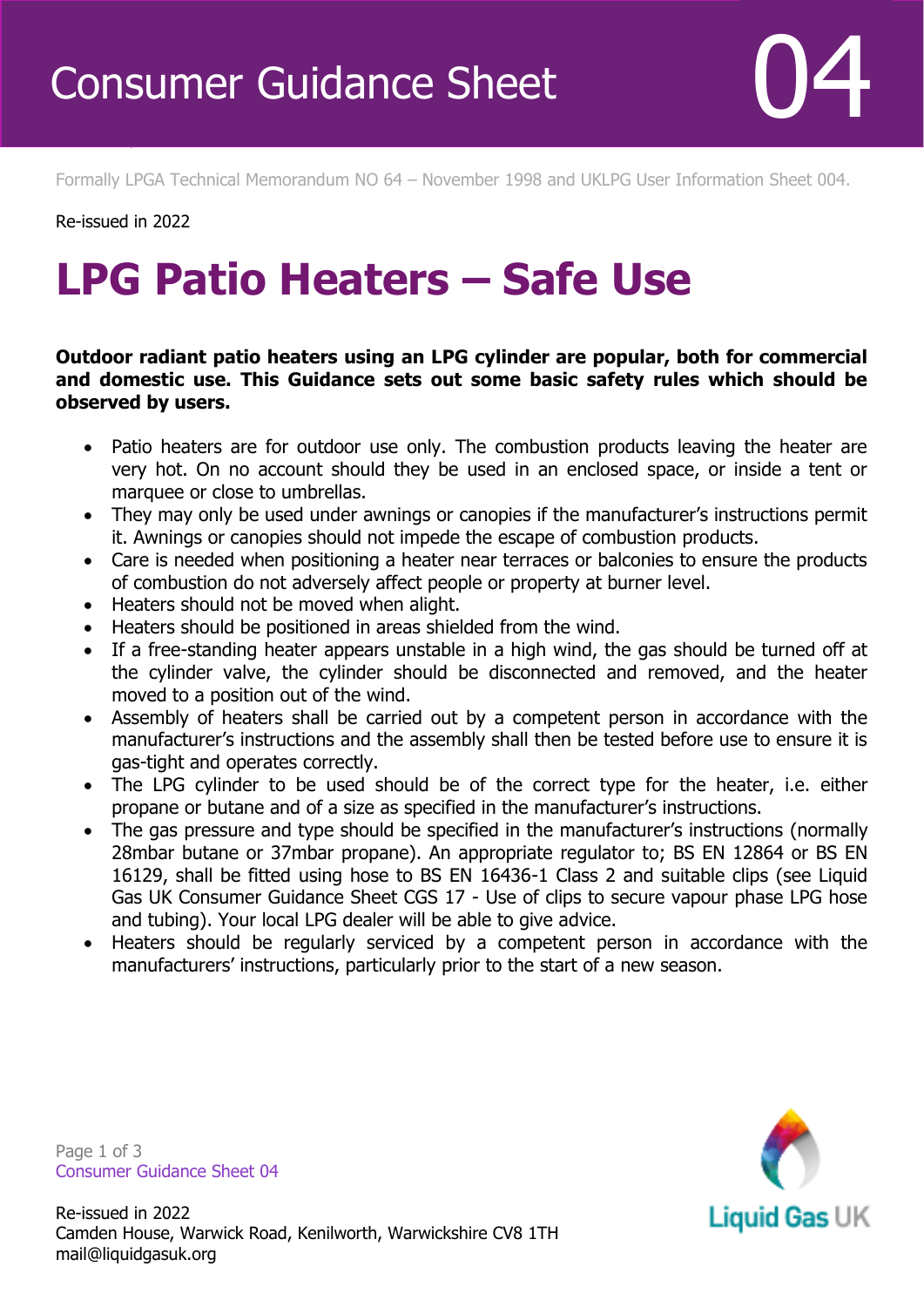**It is a legal requirement for heaters supplied by landlords for use at their premises to have heaters checked for safety at intervals not exceeding 12 months and this must be carried out by a Gas Safe registered installer under the Gas safety (Installation and Use) Regulations.** 

**The term 'Landlord' is widely defined. If in doubt refer to the Regulations, or the Guidance both of which are available from HSE Books.**

- The condition of the flexible hose connecting the regulator to heater inlet should be checked each time the cylinder is replaced. If it shows signs of cracking, splitting or other deterioration, it should be exchanged for new hose manufactured to BS EN 16436-1 Class 2.
- LPG is odorised to enable accidental releases to be detected by smell. If a persistent gas smell is present, the heater should not be used, or if alight, the gas supply should be turned off at the cylinder valve. The cause should be investigated and rectified before the heater is again used.

Changing the Cylinder

- Always change cylinders in accordance with the gas supplier's instructions.
- Make sure the cylinder valve is shut before attempting to disconnect it and that there are no ignition sources nearby e.g. lit barbecues, candles, flame lamps, whilst the changeover takes place.
- Ensure the replacement cylinder is of the correct type. If it is a butane cylinder it will probably have a clip-on or snap-on valve which must be compatible with the regulator connector. If it is a propane cylinder the connection will be either screw or clip-on ('patio gas' cylinders), remember screw connection are LEFT-HAND. Undo it clockwise and use a correct spanner.
- Make sure that any hand valve on the cylinder to be replaced is closed before removing the regulator.
- Make sure that any hand valve on the replacement cylinder is closed (turned fully clockwise) before removing the plastic plug or cap.
- Tighten screwed connections (anti-clockwise) with the correct spanner.
- Test the joint with soap solution or a proprietary leak detection fluid and ensure the joint is leak-tight before lighting the heater.
- Replace the plastic plug or cap on the empty cylinder and store safely prior to exchange.

**Liquid Gas UK** 

Page 2 of 3 Consumer Guidance Sheet 04